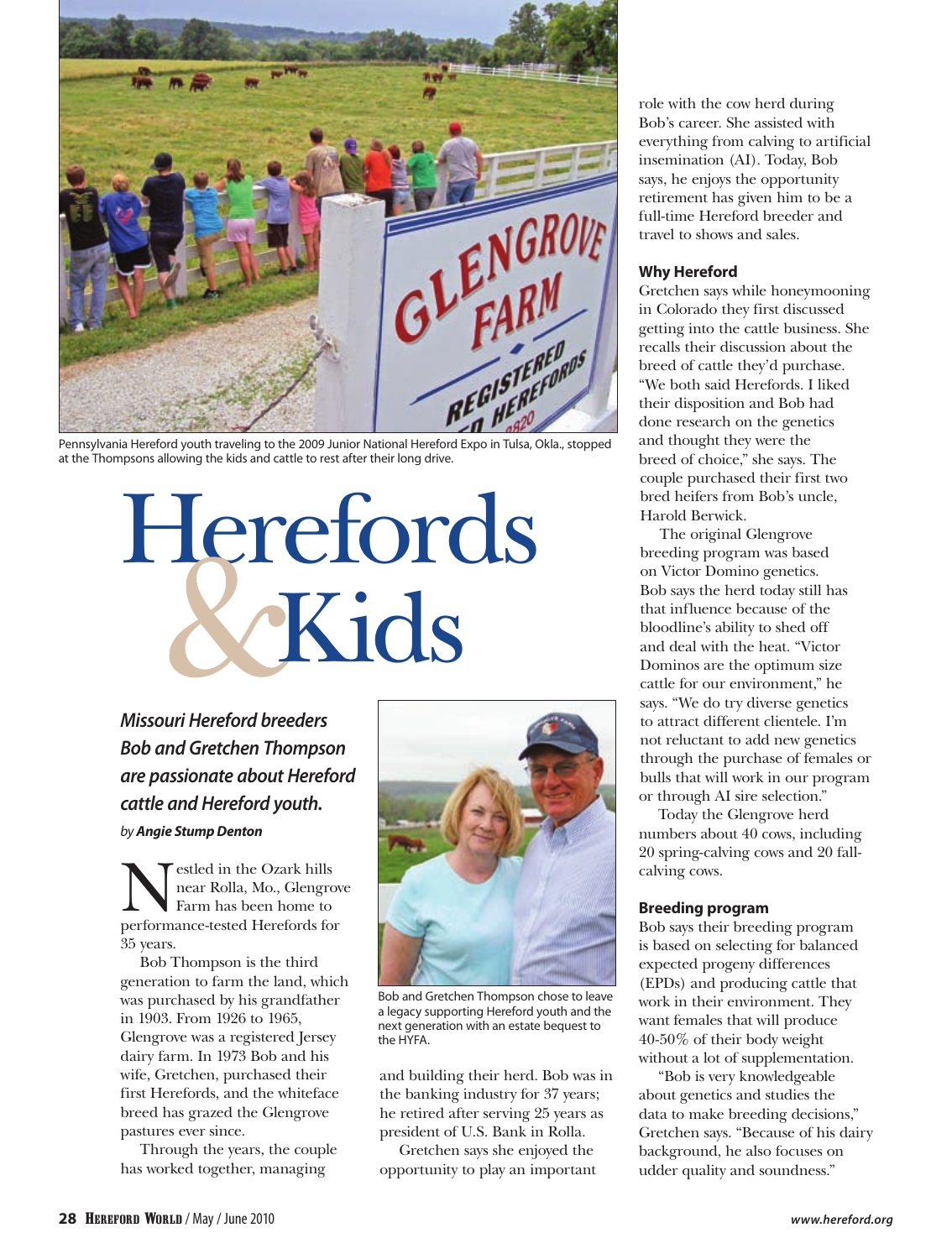Prior to weaning, Glengrove bulls are creep fed and then after weaning are placed on a feed test that qualifies through the University of Missouri (MU) as a 140-day performance test. The bulls are fed to gain 3 to 3.5 lb. per day.

"We do not try to maximize growth," Bob says. "We strive to develop bulls that are sound and useful for their new owners."

Fellow Missouri Hereford breeder Marty Lueck says, "Bob is really focused on producing functional cattle that work for their customers."

Bob and Gretchen, through the years, have adopted technologies to optimize their breeding program. The couple started performance testing through MU in 1975. Today they continue to monitor performance for all traits included in the American Hereford Association Whole Herd Total Performance Records (TPR™) program.

They also use embryo transfer and ultrasound technology and, most recently, started collecting residual feed intake (RFI) data.

"For years and years the trend has been to maximize outputs," Bob says. "The efficiency work being done today with residual feed intake is the first attempt at addressing the cost of inputs. The GrowSafe technology allows producers to measure the amount of feed consumed and amount of gain. Hopefully this will allow us to identify cattle that are efficient at gaining weight.



The Thompsons performance test 10-12 bulls each year, focusing, not on maximizing growth, but developing bulls that are sound and useful for their new owners.

"This technology could have huge implications at addressing the cost of production. We've had both bulls and heifers on test at MU to help us identify bloodlines that are the most efficient."

### **Marketing strategy**

The Glengrove marketing program includes an annual production sale, the Show Me Polled Hereford Classic, which is hosted with three other Hereford breeders in Sedalia each November. The couple also consigns to the Missouri Opportunity Sale and the Central Missouri Polled Hereford Association Sale.

The couple sells a few calves as projects to youth each year.

"We take great satisfaction in seeing juniors show cattle, learn life lessons and develop into responsible adults," the couple says.

They also market 10-12 performance-tested bulls privately off the farm as well as consign to the Southeast Missouri Performance-Tested Bull Sale in Farmington.

Bob says Herefords topped the Farmington sale this spring. Bob and Gretchen consigned the highselling Hereford bull, which sold for \$2,950.

### **Hereford success**

Bob says that in recent years it is exciting to see the Hereford breed have an increased level of

*continued on page 30...*